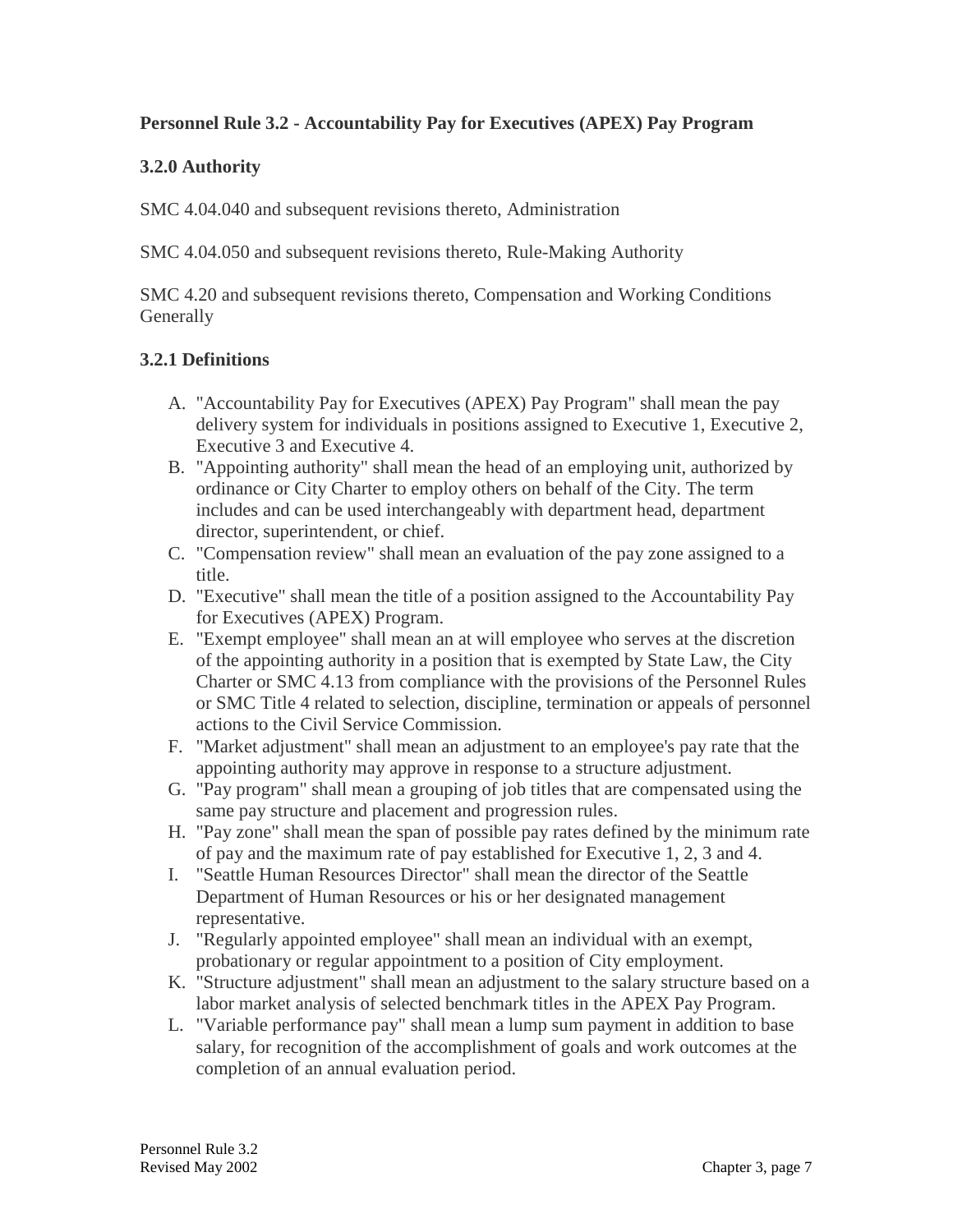## **3.2.2 Application of this Rule**

- A. This Rule applies to regularly appointed exempt employees in titles assigned to the Accountability Pay for Executives (APEX) Pay Program.
- B. This Rule does not apply to employees who are represented under the terms of a collective bargaining agreement.
- C. This Rule does not apply to individuals who are employed under the terms of a grant that includes compensation provisions that conflict with this Rule.
- D. This Rule does not apply to individuals hired by the City on a temporary, intermittent or seasonal basis, or for a work schedule of fewer than 20 hours per week, nor does it apply to individuals hired under contract to the City.
- E. Appointing authorities may establish written policies and procedures for the implementation and administration of this Rule to facilitate the management of the personnel system within their employing units, provided that such procedures do not conflict with the provisions of this Rule.

## **3.2.3 Assignment of Pay Zone**

- A. The Seattle Human Resources Director shall determine the proper pay zones for all new positions assigned to the Accountability Pay for Executives (APEX) Pay Program. This determination will be based on criteria established by the Seattle Human Resources Director, which may include but need not be limited to the position's hierarchical orientation, strategic significance and scope and impact.
- B. The Seattle Human Resources Director may conduct a compensation review for an Accountability Pay for Executives (APEX) pay zone when the appointing authority or the position incumbent(s) in the pay zone provides evidence of need, or when otherwise deemed necessary by the Seattle Human Resources Director. The City Council must legislate any change to the existing Accountability Pay for Executives salary structure.
- C. The pay zone set by the Seattle Human Resources Director may not be appealed.

# **3.2.4 Assignment to Pay Zone**

The Seattle Human Resources Director shall determine the pay zone assignment for all Accountability Pay for Executives positions. The appointing authority may request that the pay zone assignment of specific positions be reviewed by the Mayor or by persons designated by the Mayor for that purpose. There shall be no further review or appeal of pay zone assignment.

#### **3.2.5 Base Salary Determinations**

A. The appointing authority shall decide each position incumbent's base salary within the pay zone to which the position is assigned. The base salary decision shall be based on the consistent application of criteria that address, as appropriate, the relative size of the job, the financial impact and the sensitivity of the position, recruiting and retention difficulties, the scope and range of subordinate